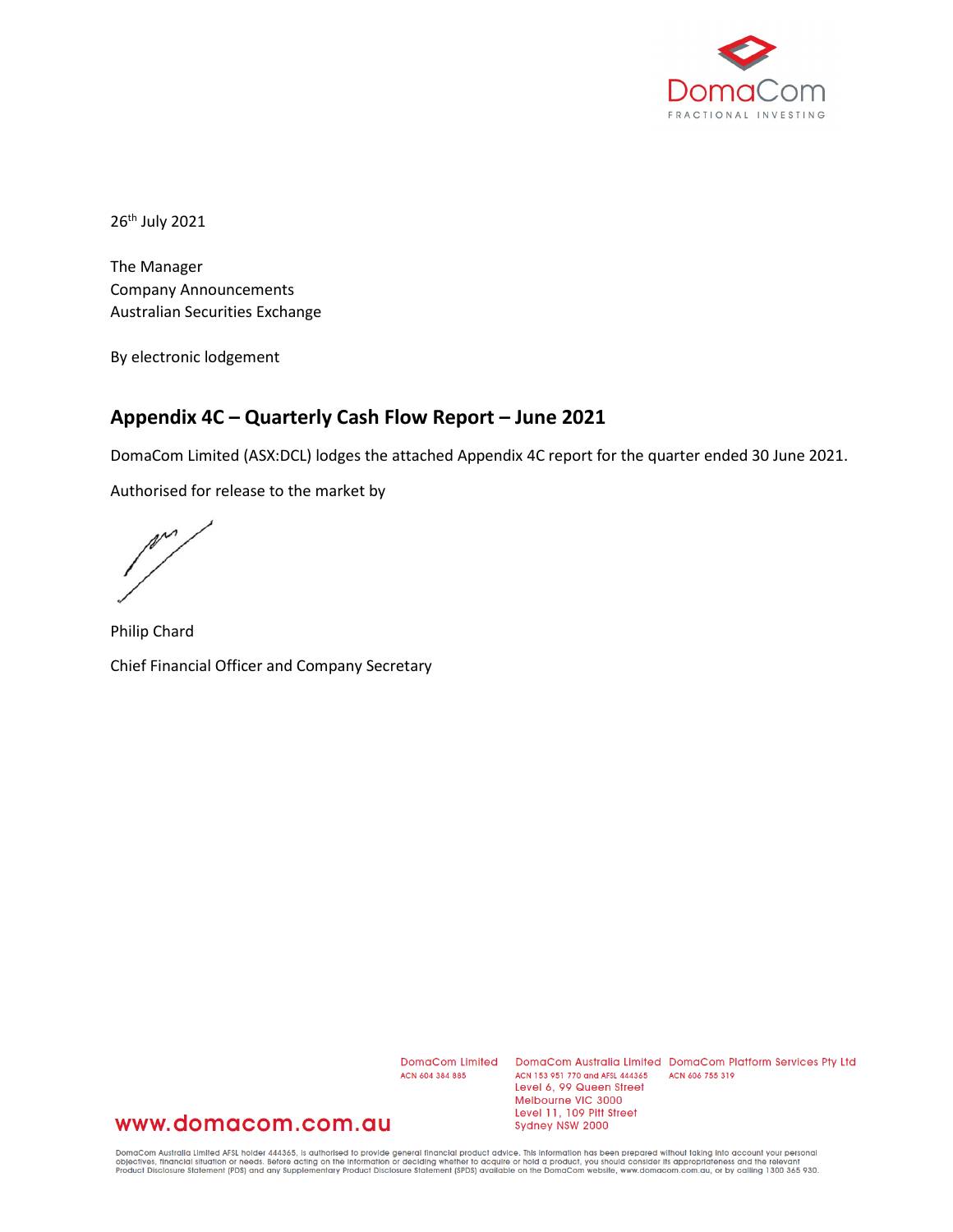# **Appendix 4C**

# **Quarterly cash flow report for entities subject to Listing Rule 4.7B**

### **Name of entity**

DomaCom Limited (ASX Code: DCL)

69 604 384 885 30 June 2021

**ABN Quarter ended ("current quarter")**

| <b>Consolidated statement of cash flows</b> |                                                     | <b>Current quarter</b><br>\$A'000 | Year to date<br>$(12$ months)<br>\$A'000 |  |
|---------------------------------------------|-----------------------------------------------------|-----------------------------------|------------------------------------------|--|
| 1.                                          | Cash flows from operating activities                |                                   |                                          |  |
| 1.1                                         | Receipts from customers                             | 111                               | 438                                      |  |
| 1.2                                         | Payments for                                        |                                   |                                          |  |
|                                             | research and development<br>(a)                     |                                   |                                          |  |
|                                             | product manufacturing and operating<br>(b)<br>costs | (46)                              | (184)                                    |  |
|                                             | advertising and marketing<br>(c)                    | (87)                              | (431)                                    |  |
|                                             | leased assets<br>(d)                                | (36)                              | (136)                                    |  |
|                                             | staff costs<br>(e)                                  | (431)                             | (2, 235)                                 |  |
|                                             | (f)<br>administration and corporate costs           | (325)                             | (1,282)                                  |  |
| 1.3                                         | Dividends received (see note 3)                     |                                   |                                          |  |
| 1.4                                         | Interest received                                   |                                   | 3                                        |  |
| 1.5                                         | Interest and other costs of finance paid            | (129)                             | (521)                                    |  |
| 1.6                                         | Income taxes paid                                   |                                   |                                          |  |
| 1.7                                         | Government grants and tax incentives                | 100                               | 200                                      |  |
| 1.8                                         | Other (provide details if material)                 |                                   |                                          |  |
| 1.9                                         | Net cash from / (used in) operating<br>activities   | (842)                             | (4, 148)                                 |  |

|     | Cash flows from investing activities |   |   |
|-----|--------------------------------------|---|---|
| 2.1 | Payments to acquire or for:          |   |   |
|     | entities<br>(a)                      |   |   |
|     | businesses<br>(b)                    |   |   |
|     | property, plant and equipment<br>(c) | 2 |   |
|     | investments<br>(d)                   |   | 4 |
|     | intellectual property<br>(e)         | - |   |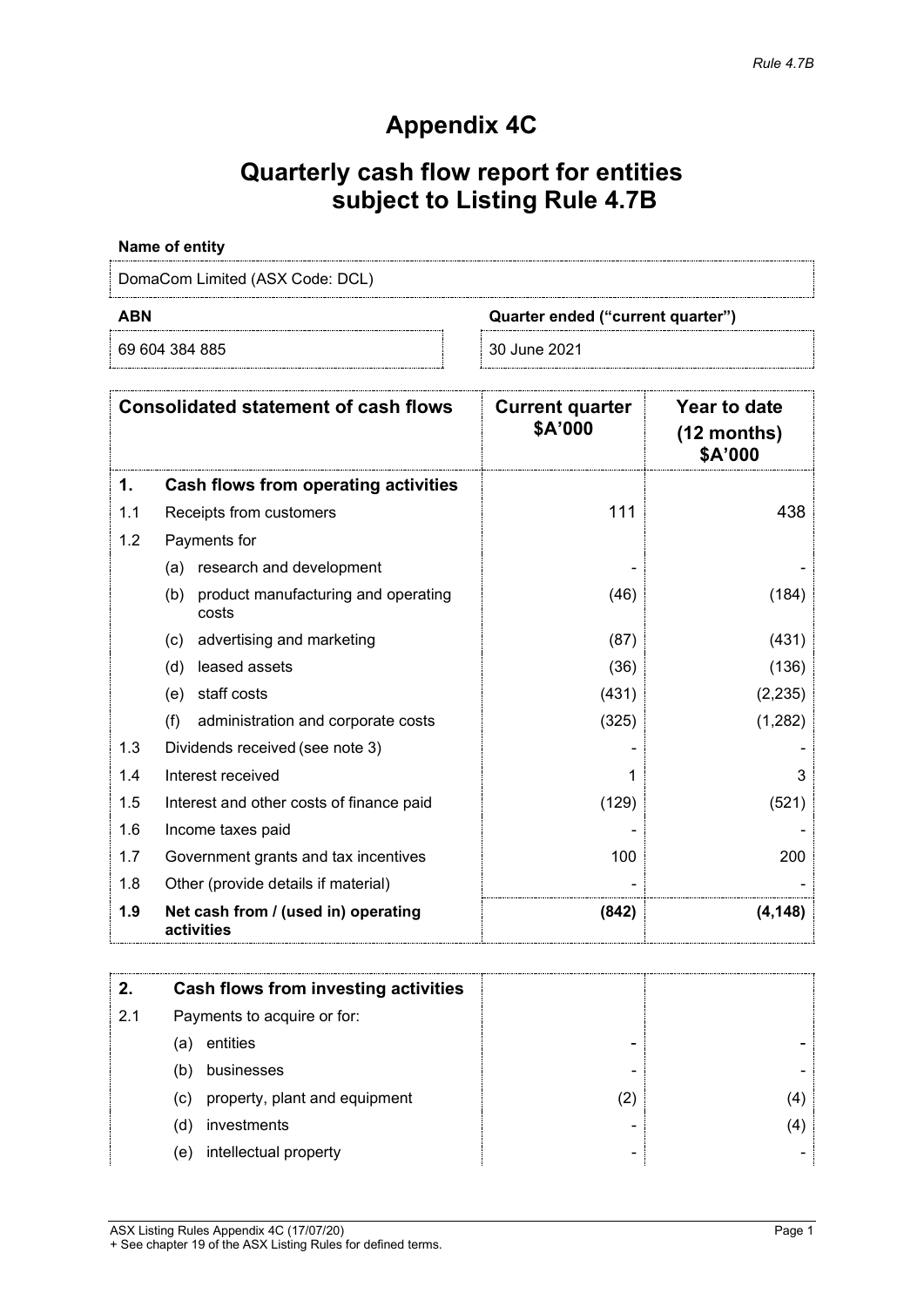|     | <b>Consolidated statement of cash flows</b>                                     | <b>Current quarter</b><br>\$A'000 | Year to date<br>(12 months)<br>\$A'000 |
|-----|---------------------------------------------------------------------------------|-----------------------------------|----------------------------------------|
|     | other non-current assets (payments for<br>(f)<br>capitalised development costs) | (154)                             | (418)                                  |
| 2.2 | Proceeds from disposal of:                                                      |                                   |                                        |
|     | entities<br>(a)                                                                 |                                   |                                        |
|     | (b)<br>businesses                                                               |                                   |                                        |
|     | property, plant and equipment<br>(c)                                            |                                   |                                        |
|     | (d)<br>investments                                                              |                                   |                                        |
|     | intellectual property<br>(e)                                                    |                                   |                                        |
|     | (f)<br>other non-current assets                                                 |                                   |                                        |
| 2.3 | Cash flows from loans to other entities                                         | (88)                              | (108)                                  |
| 2.4 | Dividends received (see note 3)                                                 |                                   |                                        |
| 2.5 | Other (provide details if material)                                             |                                   |                                        |
| 2.6 | Net cash from / (used in) investing<br>activities                               | (244)                             | (534)                                  |

| 3.   | Cash flows from financing activities                                                          |       |       |
|------|-----------------------------------------------------------------------------------------------|-------|-------|
| 3.1  | Proceeds from issues of equity securities<br>(excluding convertible debt securities)          | 563   | 4,162 |
| 3.2  | Proceeds from issue of convertible debt<br>securities                                         |       |       |
| 3.3  | Proceeds from exercise of options                                                             |       |       |
| 3.4  | Transaction costs related to issues of<br>equity securities or convertible debt<br>securities | (385) | (581) |
| 3.5  | Proceeds from borrowings                                                                      |       |       |
| 3.6  | Repayment of borrowings                                                                       |       |       |
| 3.7  | Transaction costs related to loans and<br>borrowings                                          |       |       |
| 3.8  | Dividends paid                                                                                |       |       |
| 3.9  | Other (provide details if material)                                                           |       |       |
| 3.10 | Net cash from / (used in) financing<br>activities                                             | 178   | 3,581 |

|      | Net increase / (decrease) in cash and<br>cash equivalents for the period |       |         |
|------|--------------------------------------------------------------------------|-------|---------|
| -4.1 | Cash and cash equivalents at beginning of<br>period                      | 1.261 | 1 454   |
| 4.2  | Net cash from / (used in) operating<br>activities (item 1.9 above)       | (842` | (4,148) |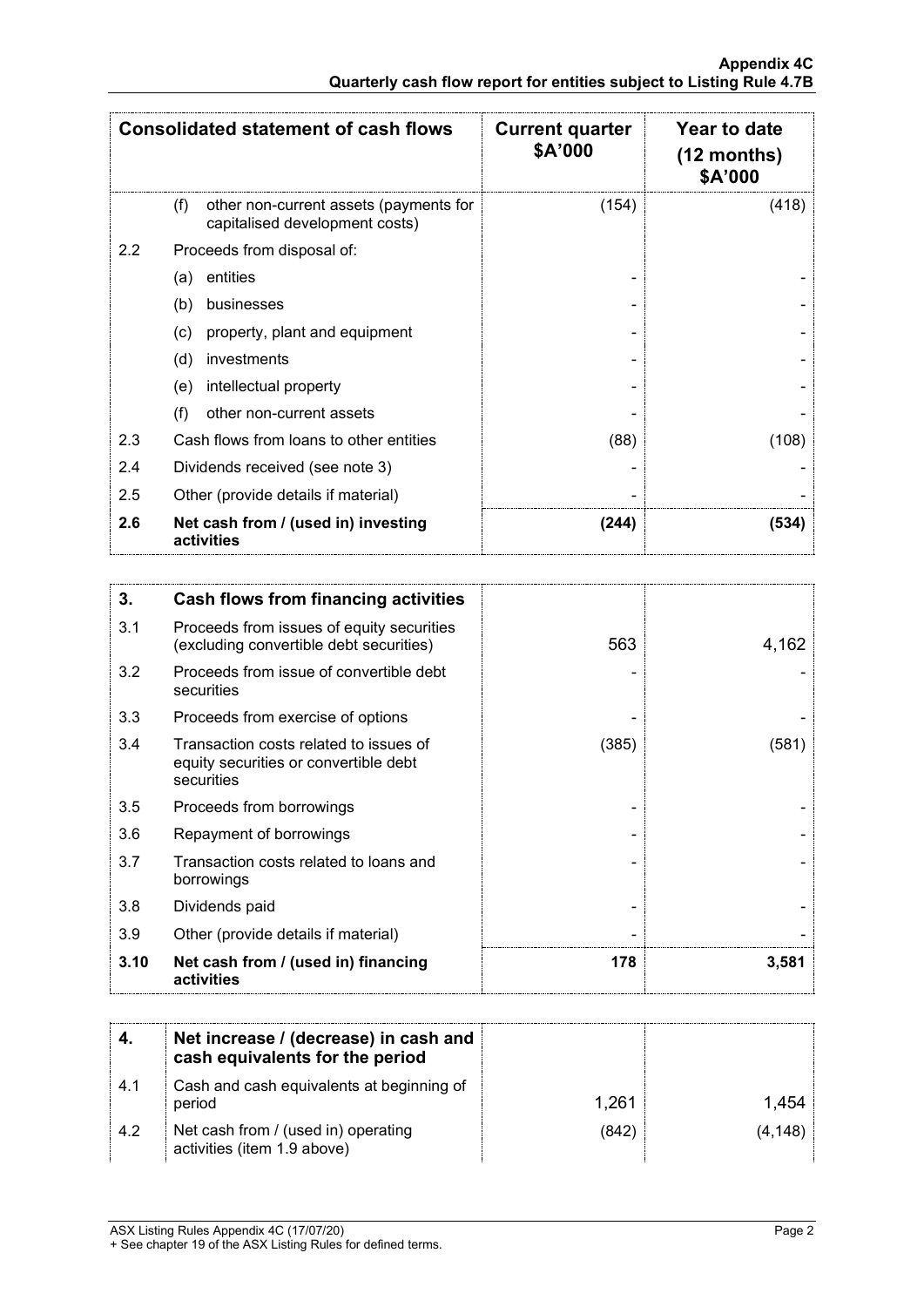| <b>Consolidated statement of cash flows</b> |                                                                     | <b>Current quarter</b><br>\$A'000 | Year to date<br>$(12$ months)<br>\$A'000 |
|---------------------------------------------|---------------------------------------------------------------------|-----------------------------------|------------------------------------------|
| 4.3                                         | Net cash from / (used in) investing activities<br>(item 2.6 above)  | (244)                             | '534                                     |
| 4.4                                         | Net cash from / (used in) financing activities<br>(item 3.10 above) | 178                               | 3.581                                    |
| 4.5                                         | Effect of movement in exchange rates on<br>cash held                |                                   |                                          |
| 4.6                                         | Cash and cash equivalents at end of<br>period                       | 353                               |                                          |

| 5.  | Reconciliation of cash and cash<br>equivalents<br>at the end of the quarter (as shown in the<br>consolidated statement of cash flows) to the<br>related items in the accounts | <b>Current quarter</b><br>\$A'000 | <b>Previous quarter</b><br>\$A'000 |
|-----|-------------------------------------------------------------------------------------------------------------------------------------------------------------------------------|-----------------------------------|------------------------------------|
| 5.1 | <b>Bank balances</b>                                                                                                                                                          | 313                               |                                    |
| 5.2 | Call deposits                                                                                                                                                                 |                                   |                                    |
| 5.3 | <b>Bank overdrafts</b>                                                                                                                                                        |                                   |                                    |
| 5.4 | Other (1 Month term deposit)                                                                                                                                                  | 40                                |                                    |
| 5.5 | Cash and cash equivalents at end of<br>quarter (should equal item 4.6 above)                                                                                                  | 353                               | .261                               |

| 6.  | Payments to related parties of the entity and their<br>associates                                                                                           | <b>Current quarter</b><br><b>\$A'000</b> |
|-----|-------------------------------------------------------------------------------------------------------------------------------------------------------------|------------------------------------------|
| 6.1 | Aggregate amount of payments to related parties and their<br>associates included in item 1                                                                  |                                          |
| 62  | Aggregate amount of payments to related parties and their<br>associates included in item 2                                                                  |                                          |
|     | Note: if any amounts are shown in items 6.1 or 6.2, your quarterly activity report must include a description of, and an<br>explanation for, such payments. |                                          |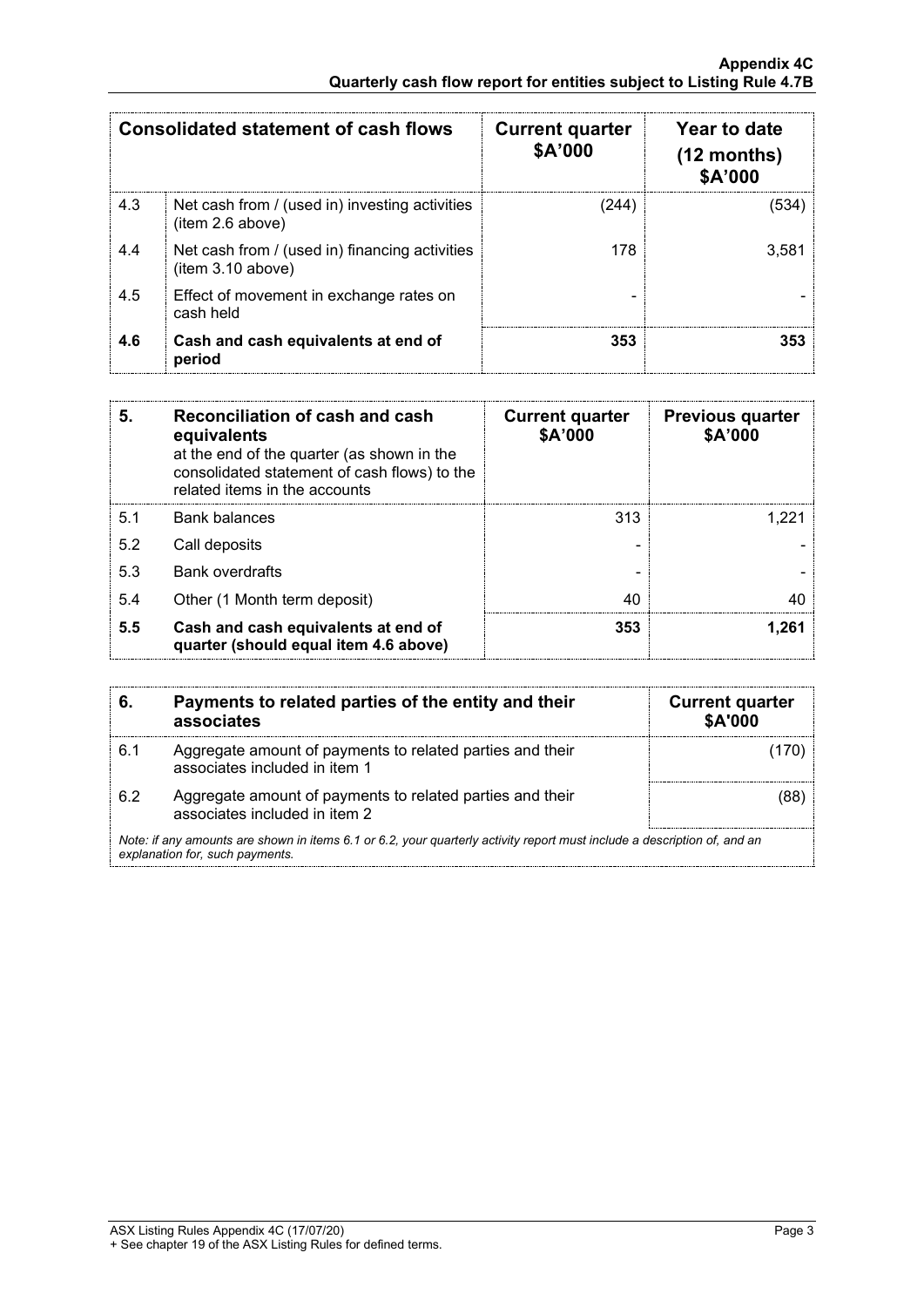| 7.  | <b>Financing facilities</b><br>Note: the term "facility' includes all forms of financing<br>arrangements available to the entity.<br>Add notes as necessary for an understanding of the<br>sources of finance available to the entity.                                                                                                                                                                                                                             | <b>Total facility</b><br>amount at quarter<br>end<br>\$A'000 | Amount drawn at<br>quarter end<br>\$A'000 |
|-----|--------------------------------------------------------------------------------------------------------------------------------------------------------------------------------------------------------------------------------------------------------------------------------------------------------------------------------------------------------------------------------------------------------------------------------------------------------------------|--------------------------------------------------------------|-------------------------------------------|
| 7.1 | Loan facilities                                                                                                                                                                                                                                                                                                                                                                                                                                                    |                                                              |                                           |
| 7.2 | Credit standby arrangements                                                                                                                                                                                                                                                                                                                                                                                                                                        |                                                              |                                           |
| 7.3 | Other (please specify)                                                                                                                                                                                                                                                                                                                                                                                                                                             | 3,600                                                        | 3,600                                     |
| 7.4 | <b>Total financing facilities</b>                                                                                                                                                                                                                                                                                                                                                                                                                                  | 3,600                                                        | 3,600                                     |
|     |                                                                                                                                                                                                                                                                                                                                                                                                                                                                    |                                                              |                                           |
| 7.5 | Unused financing facilities available at quarter end                                                                                                                                                                                                                                                                                                                                                                                                               |                                                              |                                           |
| 7.6 | Include in the box below a description of each facility above, including the lender, interest<br>rate, maturity date and whether it is secured or unsecured. If any additional financing<br>facilities have been entered into or are proposed to be entered into after quarter end,<br>include a note providing details of those facilities as well.                                                                                                               |                                                              |                                           |
|     | \$650,000 was raised through the issue of unsecured 3 Year Convertible Notes on 25 <sup>th</sup><br>January 2018 to various note holders with an annual coupon of 10% payable quarterly in<br>arrears. On 18 <sup>th</sup> May 2020 the maturity date was extended by 1 year to 25 <sup>th</sup> January 2022.                                                                                                                                                     |                                                              |                                           |
|     | \$2,950,000 was raised through the issue of secured 2 Year Convertible Notes on $7th$<br>December 2018 to Thundering Herd Fund No.1 and Thundering Herd Pty Ltd with an annual<br>coupon of 15% payable quarterly in arrears. On 18 <sup>th</sup> May 2020 the maturity date was<br>extended by 1 year to 7 <sup>th</sup> December 2021. On 22 <sup>nd</sup> July 2021 the maturity date was further<br>extended to 1 July 2022 (ASX Announcement 23rd July 2021). |                                                              |                                           |

| 8.  | Estimated cash available for future operating activities                                                               | \$A'000 |
|-----|------------------------------------------------------------------------------------------------------------------------|---------|
| 8.1 | Net cash from / (used in) operating activities (item 1.9)                                                              |         |
| 8.2 | Cash and cash equivalents at quarter end (item 4.6)                                                                    | 353     |
| 8.3 | Unused finance facilities available at quarter end (item 7.5)                                                          |         |
| 8.4 | Total available funding (item $8.2 +$ item $8.3$ )                                                                     | 353     |
| 8.5 | Estimated quarters of funding available (item 8.4 divided by<br>item $8.1$ )                                           | 0.42    |
|     | Note: if the entity has reported positive not energting soob flows in item 1.0. enouver item 9.5 on "N/A" Otherwise, a |         |

*Note: if the entity has reported positive net operating cash flows in item 1.9, answer item 8.5 as "N/A". Otherwise, a figure for the estimated quarters of funding available must be included in item 8.5.*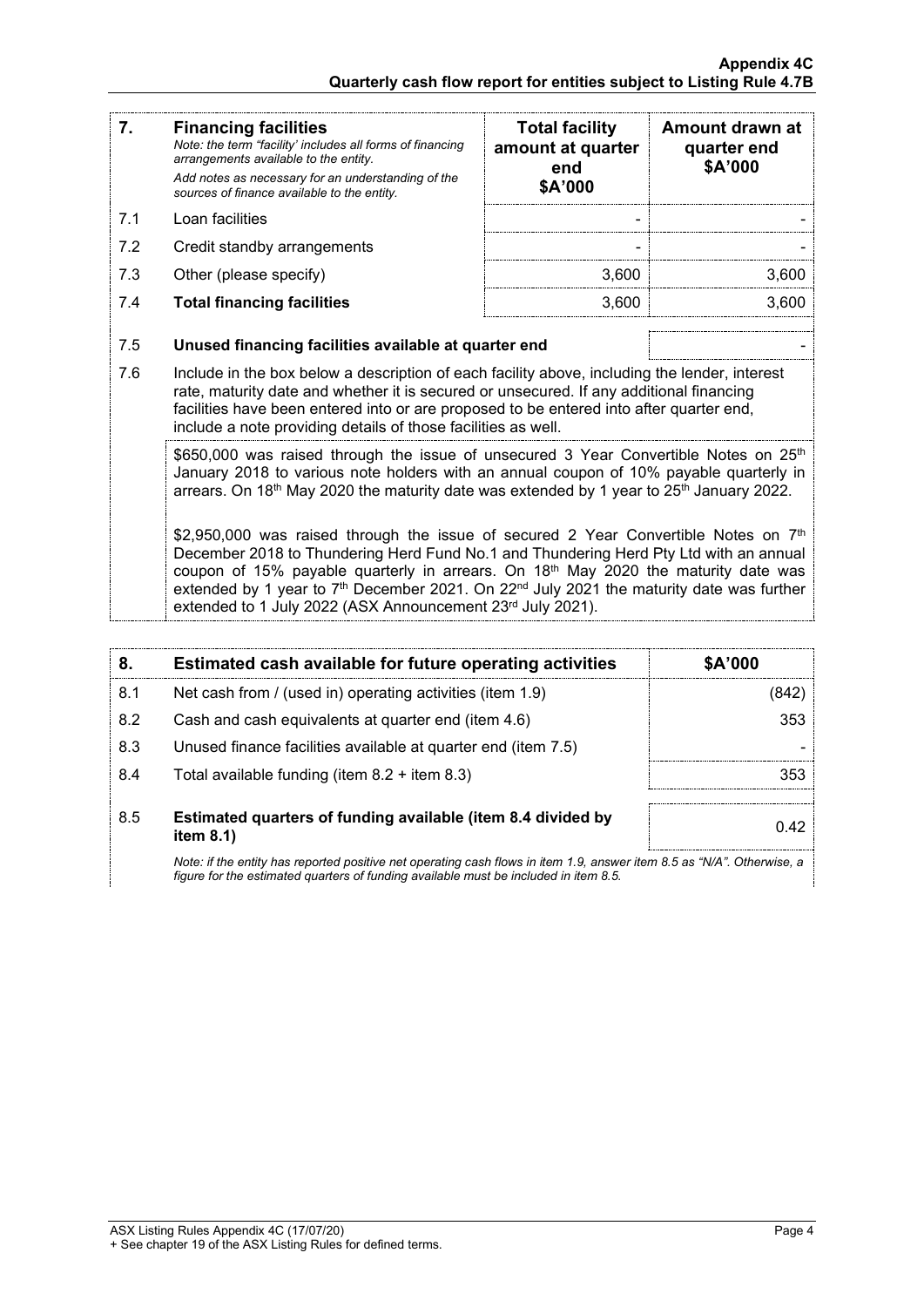- 8.6 If item 8.5 is less than 2 quarters, please provide answers to the following questions:
	- 8.6.1 Does the entity expect that it will continue to have the current level of net operating cash flows for the time being and, if not, why not?

#### Answer: Yes.

However, if the AustAgri Transaction (**Transaction**) announced on 4<sup>th</sup> September 2020 is fully completed, the entity expects to have a lower level of net operating cash outflows. The revised Revenue Recognition Agreement with AustAgri Group Limited set out in the June 2021 Quarterly Activity Report includes a minimum annual fee of \$2,600,000 (exclusive of GST) payable to DomaCom Limited if the Transaction is fully completed. The Agreement also includes a Termination Fee payable to DomaCom if AustAgri shares are not transferred for units in the AustAgri DomaCom sub-Fund within 30 days of settlement of the underlying property transaction.

The Transaction has not yet completed and is subject to a number of Conditions Precedent (which may or may not be fulfilled) that have to be met before the minimum monthly fee will be paid. No assurance can be given that the Transaction will complete. DomaCom will continue to provide updates on the status of the Transaction.

- 8.6.2 Has the entity taken any steps, or does it propose to take any steps, to raise further cash to fund its operations and, if so, what are those steps and how likely does it believe that they will be successful?
- Answer: DomaCom is carrying out a non-underwritten Private Placement to raise up to \$1,998,503 before costs through the issue of up to 30,506,852 Ordinary Shares at a price of \$0.06551 per share. (ASX Announcement 13 July 2021).

Additionally DomaCom proposes to carry out a non-underwritten 1 for 5 nonrenounceable Entitlement Offer at a price of \$0.06551 per share in August 2021. DomaCom will update the market with further information when available.

On completion of the Placement and the Entitlement Offer, assuming a 10% take up and assuming the proposed AustAgri Transaction is operational from September 2021, the Company will have sufficient funding to meet the cash requirements of 2 quarters of Net Operating Cash Outflows.

Also DomaCom has extended the Maturity Date of the 2,950,000 Secured Convertible Notes to 1 July 2022 (ASX Announcement 23 July 2021). The variation of the Terms of the Convertible Notes includes a number of Conditions Precedent that are set out in the Announcement.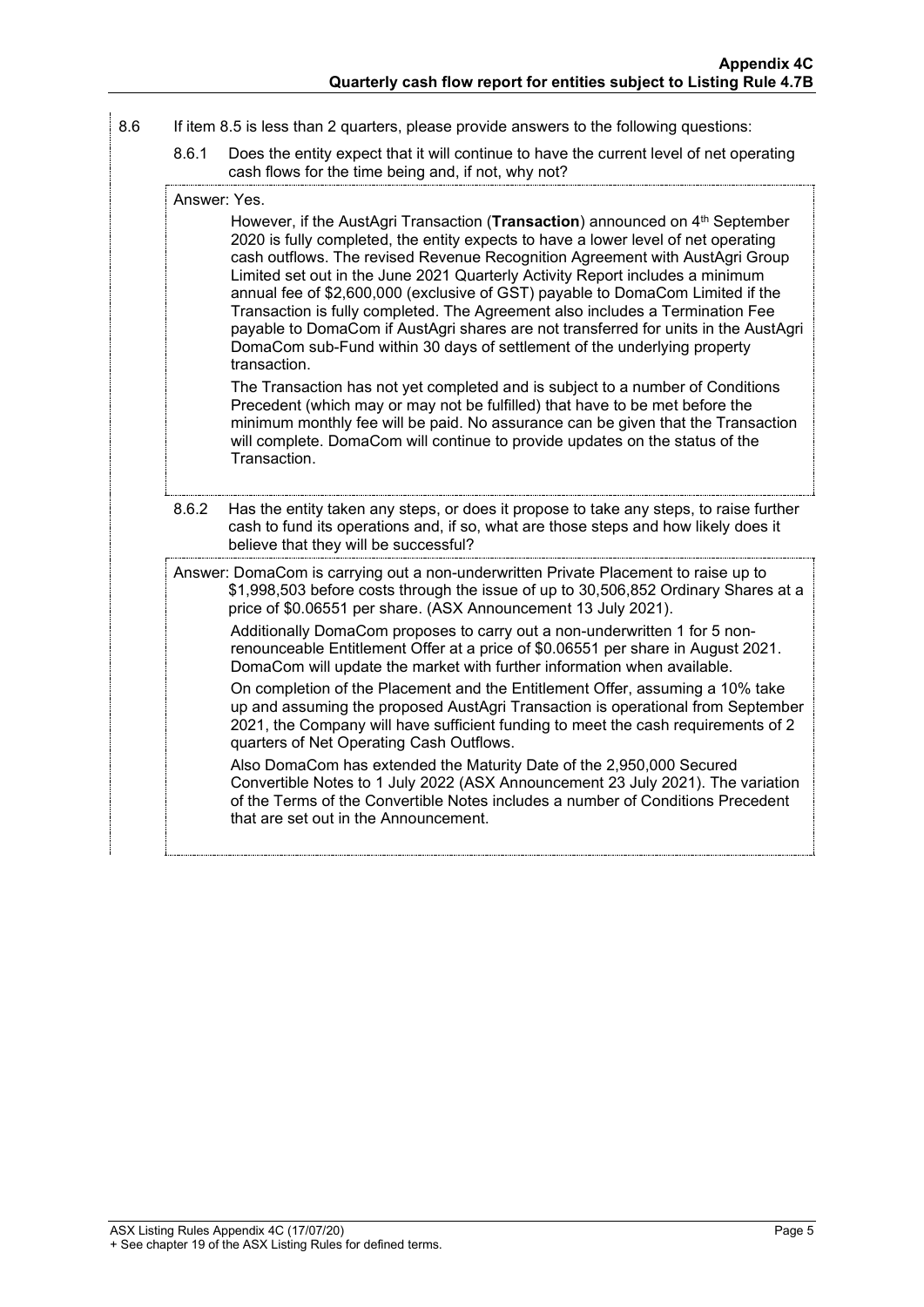| objectives and, if so, on what basis?                                                                                                                                                                                                                                                                                                                                                                                                                                                                                                                                                                                                                                                                                                                                                                                                                                                                                                                                                                                                                                                                                                                                                                                                                                                                                                                                                                                                                                                                                                                                                                                                                                                                                                                                                                    |
|----------------------------------------------------------------------------------------------------------------------------------------------------------------------------------------------------------------------------------------------------------------------------------------------------------------------------------------------------------------------------------------------------------------------------------------------------------------------------------------------------------------------------------------------------------------------------------------------------------------------------------------------------------------------------------------------------------------------------------------------------------------------------------------------------------------------------------------------------------------------------------------------------------------------------------------------------------------------------------------------------------------------------------------------------------------------------------------------------------------------------------------------------------------------------------------------------------------------------------------------------------------------------------------------------------------------------------------------------------------------------------------------------------------------------------------------------------------------------------------------------------------------------------------------------------------------------------------------------------------------------------------------------------------------------------------------------------------------------------------------------------------------------------------------------------|
| Answer: Yes – the Company expects to continue its operations and meet its business<br>objectives based on the following:                                                                                                                                                                                                                                                                                                                                                                                                                                                                                                                                                                                                                                                                                                                                                                                                                                                                                                                                                                                                                                                                                                                                                                                                                                                                                                                                                                                                                                                                                                                                                                                                                                                                                 |
| The key driver of revenue growth is Funds Under Management (FUM) that has<br>grown by 16% over the past 12 months.<br>New products continue to be developed to drive future FUM growth. For<br>example:<br>the recently introduced Rental Property Accelerator product (ASX<br>announcement 9 July 2020) spans the investment/tenant gap enabling<br>more tenants to escape the rental cycle and provides developer discounts<br>to investors.<br>DomaCom is has entered an agreement with leading Australian Community<br>Housing Provider BlueCHP Limited that will allow the Company to move to<br>the syndication phase for the Essential Worker pilot. This product aims to<br>leverage the Government's affordable housing lending facility to deliver an<br>RPA product for essential workers with a 25% discounted rent (ASX<br>announcement 9 November 2020).<br>The Equity Mortgage product is being developed to be Shariah compliant<br>and targeting the Australian Islamic community and other communities that<br>are prohibited from borrowing money (ASX announcement 18 December<br>2020). This will be released in the 3 <sup>rd</sup> Quarter of 2021 and the product has<br>a key distribution partner.<br>Senior Equity Release is being rolled out that allows retirees to access<br>equity within their home. Currently a program is being run to accredit<br>financial advisers to allow them to use this innovative product (update<br>provided in ASX announcement 2 December 2020).<br>The AustAgri Transaction (ASX Announcement 4 September 2020 and<br>Response to ASX Query Letter 18 June 2021), if it completes, will represent an<br>increase in the scale of DomaCom's business operations and will contribute to<br>DomaCom's business objective of increasing FUM. |

## **Compliance statement**

- 1 This statement has been prepared in accordance with accounting standards and policies which comply with Listing Rule 19.11A.
- 2 This statement gives a true and fair view of the matters disclosed.

Date: ...........26 July 2021........................................................................

Authorised by: Philip Chard, Chief Financial Officer and Company Secretary.......................... (Name of body or officer authorising release – see note 4)

#### **Notes**

- 1. This quarterly cash flow report and the accompanying activity report provide a basis for informing the market about the entity's activities for the past quarter, how they have been financed and the effect this has had on its cash position. An entity that wishes to disclose additional information over and above the minimum required under the Listing Rules is encouraged to do so.
- 2. If this quarterly cash flow report has been prepared in accordance with Australian Accounting Standards, the definitions in, and provisions of, *AASB 107: Statement of Cash Flows* apply to this report. If this quarterly cash flow report has been